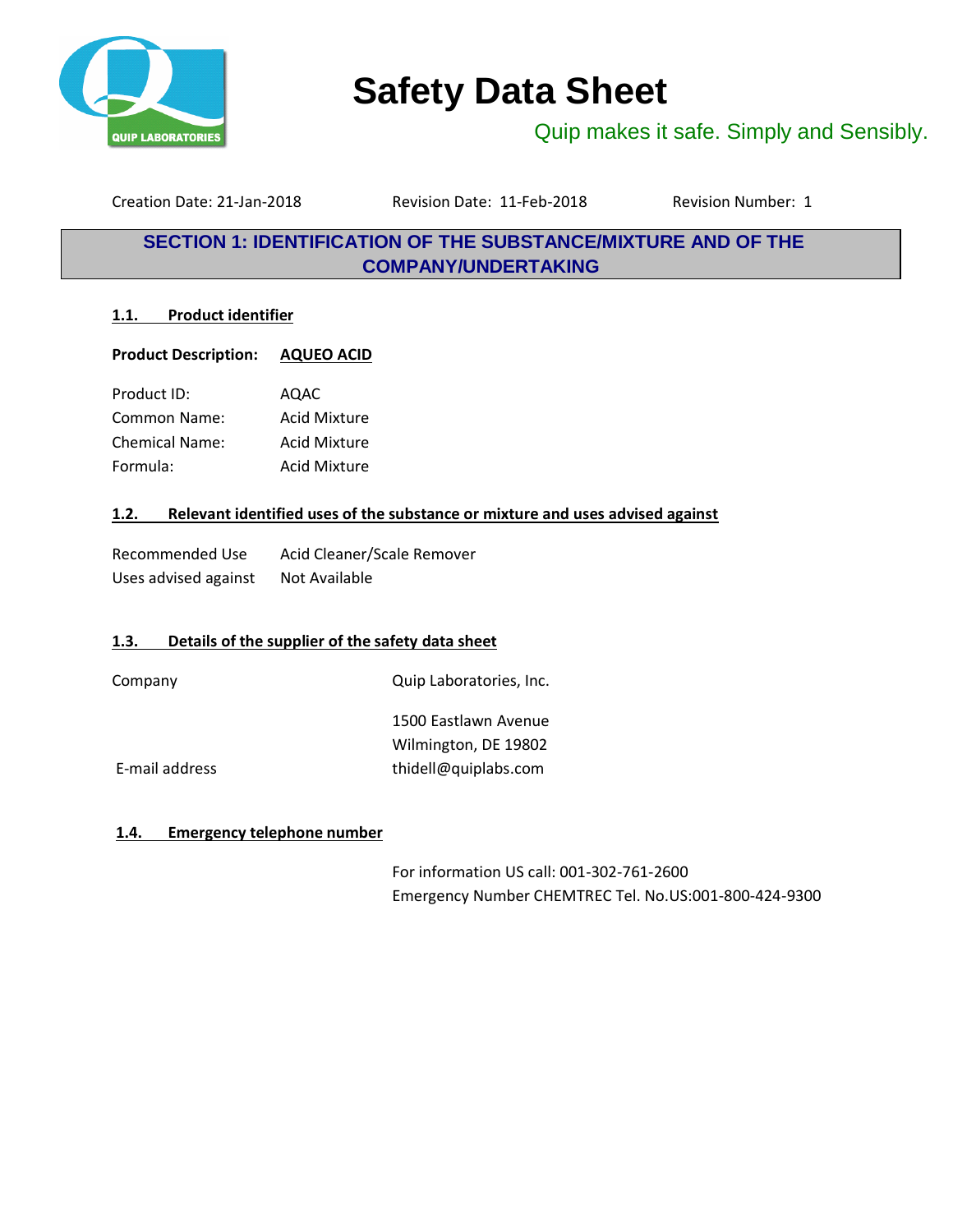### **SECTION 2: HAZARDS IDENTIFICATION**

### **2.1. Classification of the substance or mixture**



 **Signal Word Danger**

**Classification:**

| <b>Skin Irritation/Corrosion</b> | <b>Category 1</b> |
|----------------------------------|-------------------|
| <b>Corrosive to Metals</b>       | <b>Category 1</b> |

#### **2.2. Label elements**

#### **Hazard Statements**

H314 - Causes severe skin burns and eye damage

H290 - May be corrosive to metals

### **Precautionary Statements**

S2 - Keep out of the reach of children.

S36/37/39 - Wear suitable protective clothing, gloves and eye/face protection.

S23A - Do not breathe gas/fumes/vapour/spray.

S26 - In case of contact with eyes, rinse immediately with plenty of water and seek medical Advice.

S45 - In case of accident or if you feel unwell, seek medical advice immediately (show label Where possible).

S50A - Do not mix with other chemicals especially chlorine releasing bleaches as toxic gas will Be evolved.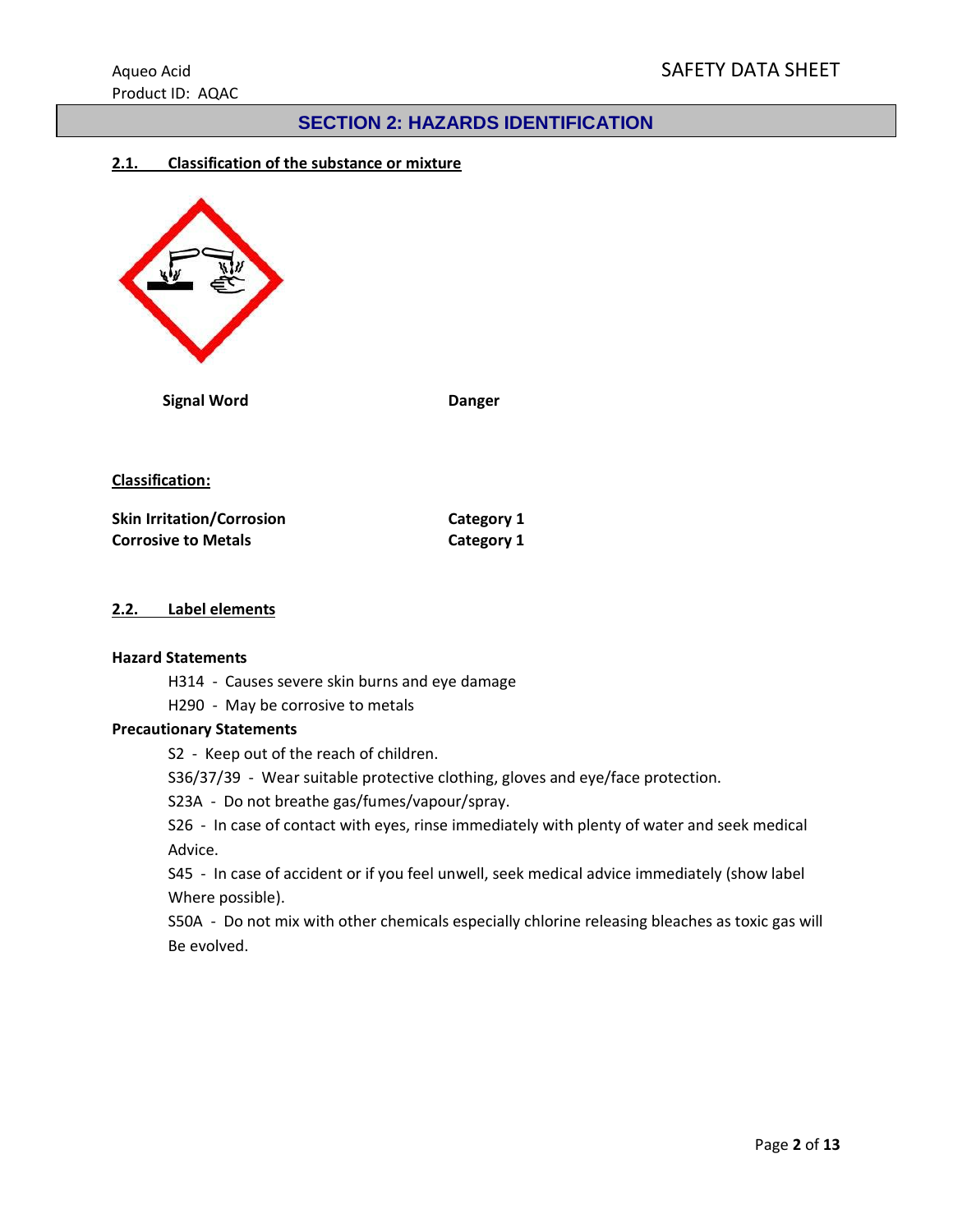### **2.3. Other hazards**

Substance is not considered persistent, bioaccumulative and toxic (PBT) / very persistent and very bioaccumulative (vPvB)



### **SECTION 3: COMPOSITION/INFORMATION ON INGREDIENTS**

| Component               | Weight % | ີ ^ S No.               |
|-------------------------|----------|-------------------------|
| Acid<br>ıorıc<br>nosphr | ر ے      | ລວ<br>$-$ nd-s.<br>3õ-. |

Reach Registration Number --

*For the full text of the R-phrases and H-Statements mentioned in this Section, see Section 16*

### **SECTION 4: FIRST AID MEASURES**

### **4.1. Description of first aid measures**

| <b>Eve Contact</b>  | Rinse immediately with plenty of water, also under the eyelids, for at<br>least 15 minutes. Obtain medical attention. |
|---------------------|-----------------------------------------------------------------------------------------------------------------------|
| <b>Skin Contact</b> | Wash off immediately with plenty of water for at least 15 minutes.<br>Obtain medical attention.                       |
| Ingestion           | Do not induce vomiting. Obtain medical attention.                                                                     |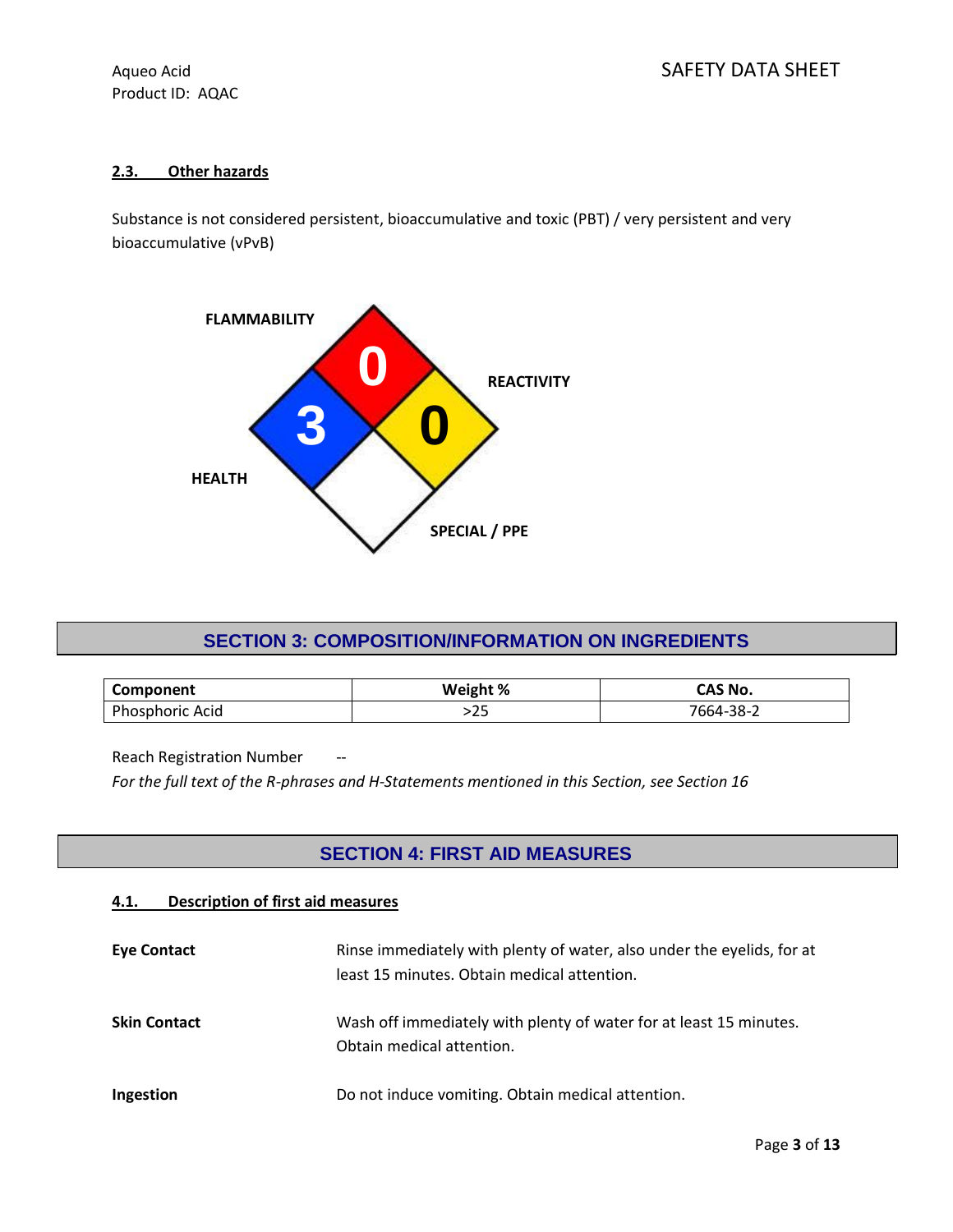Aqueo Acid Acid SAFETY DATA SHEET Product ID: AQAC **Inhalation** Move to fresh air. If breathing is difficult, give oxygen. Obtain medical attention. **Protection of First-aiders** Ensure that medical personnel are aware of the material(s) involved, take precautions to protect themselves and prevent spread of contamination

### **4.2. Most important symptoms and effects, both acute and delayed**

No information available

### **4.3. Indication of any immediate medical attention and special treatment needed**

**Notes to Physician** Treat symptomatically

### **SECTION 5: FIREFIGHTING MEASURES**

### **5.1. Extinguishing media**

#### **Suitable Extinguishing Media:**

Use water spray, alcohol-resistant foam, dry chemical or carbon dioxide.

### **Extinguishing media which must not be used for safety reasons:**

No information available.

### **5.2. Special hazards arising from the substance or mixture**

No information available.

#### **Hazardous Combustion Products:**

Carbon monoxide (CO), Carbon dioxide (CO2).

### **5.3. Advice for firefighters**

As in any fire, wear self-contained breathing apparatus pressure-demand, MSHA/NIOSH (approved or equivalent) and full protective gear. Thermal decomposition can lead to release of irritating gases and vapors.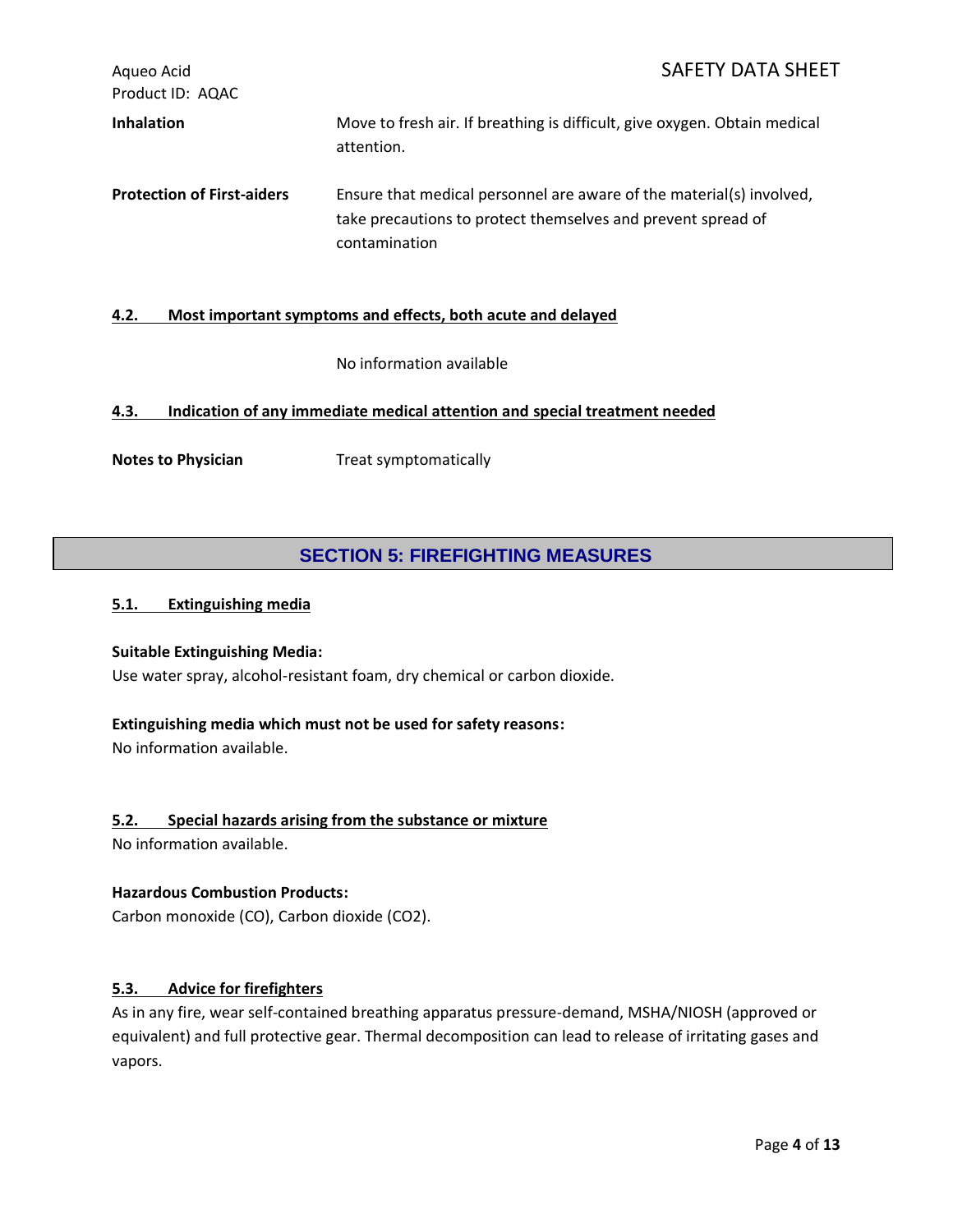### **SECTION 6: ACCIDENTAL RELEASE MEASURES**

### **6.1. Personal precautions, protective equipment and emergency procedures**

Ensure adequate ventilation. Use personal protective equipment.

#### **6.2. Environmental precautions**

Should not be released into the environment.

#### **6.3. Methods and material for containment and cleaning up**

Collect spillage and collect in suitable container for disposal.

#### **6.4. Reference to other sections**

Refer to protective measures listed in Sections 8 and 13.

### **SECTION 7: HANDLING AND STOARGE**

#### **7.1. Precautions for safe handling**

Wear personal protective equipment. Ensure adequate ventilation. Do not get in eyes, on skin, or on clothing. Avoid ingestion and inhalation.

#### **7.2. Conditions for safe storage, including any incompatibilities**

Keep containers tightly closed in a dry, cool and well-ventilated place.

### **7.3. Specific end use(s)**

Use in industrial applications

### **SECTION 8: EXPOSURE CONTROLS/PERSONAL PROTECTION**

#### **8.1. Control parameters**

#### **Exposure limits**

List source(s):

#### **Biological limit values:**

This product, as supplied, does not contain any hazardous materials with biological limits established by the region specific regulatory bodies.

| Component                | $\sim$<br>-- | <b>TWA</b> | ---<br>. . |                               | Notes |
|--------------------------|--------------|------------|------------|-------------------------------|-------|
| Phou<br>Acid<br>osphoric | WEL          |            | ppm        | , mg/mª<br><b>12.5</b><br>z.u |       |

WEL = Workplace Exposure Limit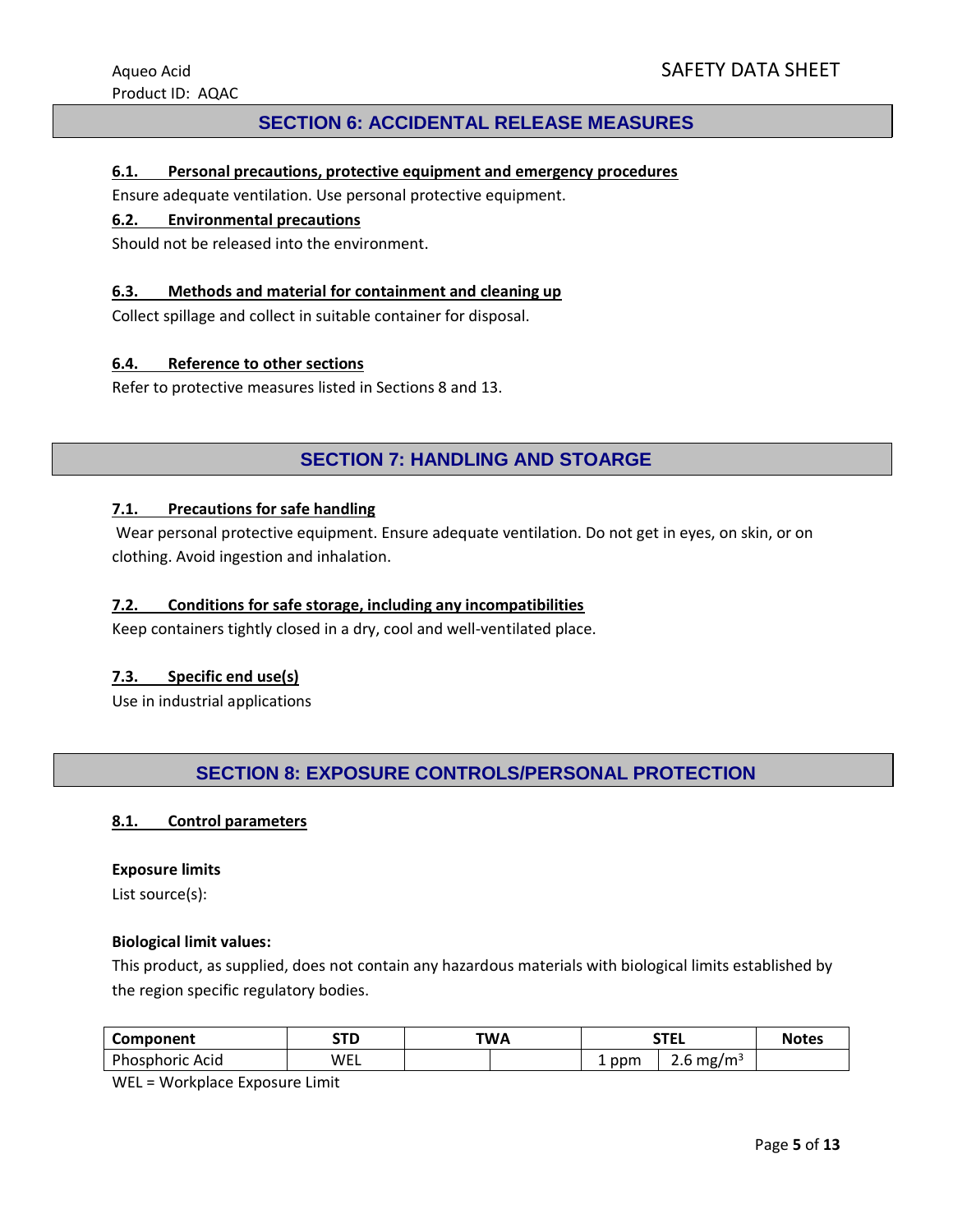### Aqueo Acid Annual SAFETY DATA SHEET

**Ingredient Comments** STEL = Short Term Exposure TWA = Time Weighted Average

#### **8.2. Exposure controls**

Hygiene Measures: Handle in accordance with good industrial hygiene and safety practice **Engineering Measures**: Ensure that eyewash stations and safety showers are close to the workstation location. Ensure adequate ventilation, especially in confined areas

#### **Personal protective equipment**



| <b>Eye Protection:</b>                  | Safety glasses with side-shields or face shield                                                                                                                                                                                                              |
|-----------------------------------------|--------------------------------------------------------------------------------------------------------------------------------------------------------------------------------------------------------------------------------------------------------------|
| <b>Hand Protection:</b>                 | Protective gloves. Polyvinyl chloride (PVC)                                                                                                                                                                                                                  |
| Skin and body protection:               | Wear appropriate protective gloves and clothing to prevent skin<br>exposure                                                                                                                                                                                  |
| <b>Respiratory Protection:</b>          | Follow the OSHA respirator regulations found in 29 CFR<br>1910.134 or European Standard EN 149. Use a NIOSH/MSHA or<br>European Standard EN 149 approved respirator if exposure<br>limits are exceeded or if irritation or other symptoms are<br>experienced |
| <b>Hygiene Measures:</b>                | Handle in accordance with good industrial hygiene and safety<br>practice                                                                                                                                                                                     |
| <b>Environmental exposure controls:</b> | No information available.                                                                                                                                                                                                                                    |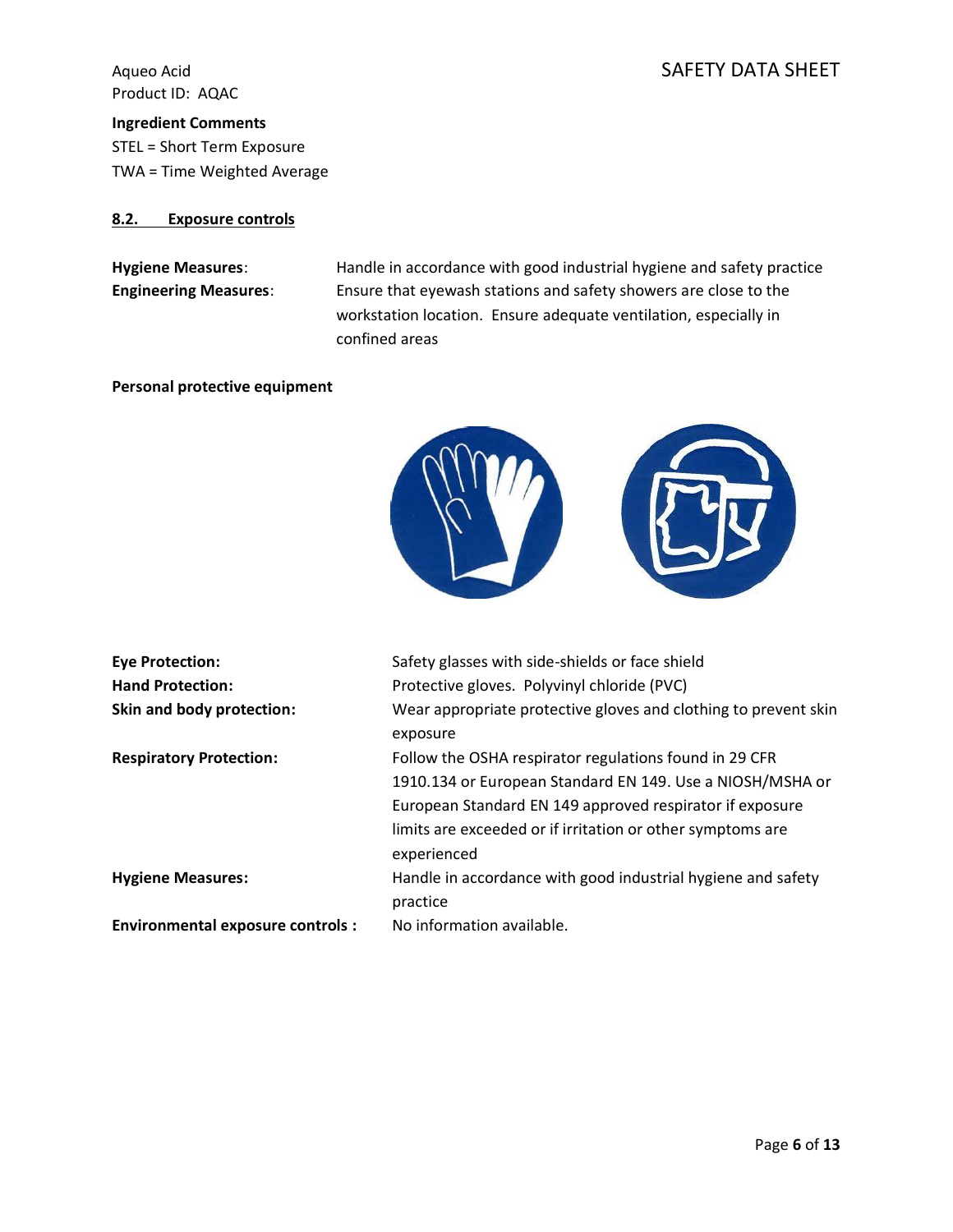### **SECTION 9: PHYSICAL AND CHEMICAL PROPERITES**

### **9.1. Information on basic physical and chemical properties**

| Appearance                                       | Clear                     |
|--------------------------------------------------|---------------------------|
| <b>Physical State</b>                            | Liquid                    |
| Odor                                             | Acidic Odor               |
| <b>Odor Threshold</b>                            | No data available         |
| pH (10% soln.)                                   | $\leq 1$                  |
| <b>Melting Point/Range</b>                       | No data available         |
| <b>Softening Point</b>                           | No data available         |
| <b>Boiling Point/Range</b>                       | Greater than 220°F        |
| <b>Flash Point</b>                               | No data available         |
| <b>Evaporation Rate</b>                          | No information available  |
| <b>Flammability (solid,gas)</b>                  | No information available. |
| <b>Explosion Limits</b>                          | No data available.        |
| <b>Vapor Pressure</b>                            | No data available         |
| <b>Vapor Density</b>                             | Not applicable            |
| <b>Specific Gravity / Density</b>                | $1.4 - 1.5$               |
| <b>Bulk Density</b>                              | No data available         |
| <b>Water Solubility</b>                          | Soluble                   |
| Solubility in other solvents                     | No information available. |
| <b>Partition Coefficient (n- octanol/water)</b>  | No data available         |
| <b>Autoignition Temperature</b>                  | No data available         |
| <b>Decomposition temperature</b>                 | No data available         |
| <b>Viscosity</b>                                 | No data available         |
| <b>Explosive Properties Oxidizing Properties</b> | No data available         |

### **9.2. Other information**

Molecular Formula Not Available Molecular Weight Not Available

### **SECTION 10: STABILITY AND REACTIVITY**

### **10.1. Chemical stability**

Stable under normal conditions.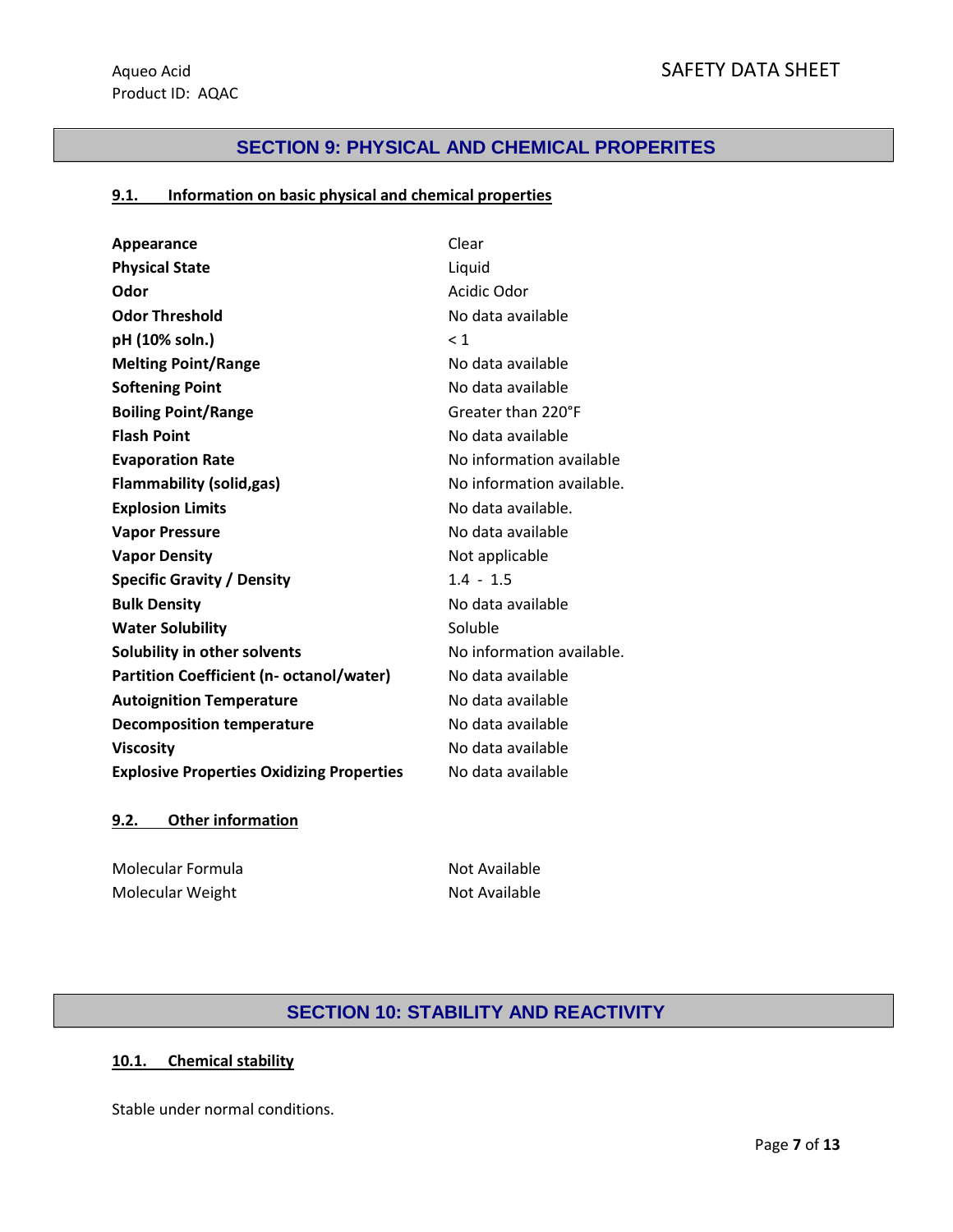### Aqueo Acid Annual SAFETY DATA SHEET

### **10.2. Possibility of hazardous reactions**

| <b>Hazardous Polymerization:</b><br><b>Hazardous Reactions:</b> |                                         | Hazardous polymerization does not occur.<br>None under normal processing. |  |
|-----------------------------------------------------------------|-----------------------------------------|---------------------------------------------------------------------------|--|
| 10.3.                                                           | <b>Materials to avoid</b>               | Chlorine containing compounds                                             |  |
| 10.4.                                                           | Incompatible materials                  | Strong oxidizing agents. Strong acids. Strong bases.                      |  |
| 10.5.                                                           | <b>Hazardous decomposition products</b> | None known                                                                |  |

## **SECTION 11: TOXICOLOGICAL INFORMATION**

### **11.1. Information on toxicological effects**

(a) acute toxicity;

| <b>Component</b> | <b>LD50 Oral</b> | <b>LD50 Dermal</b> | <b>LC50 Inhalation</b> |
|------------------|------------------|--------------------|------------------------|
| Phosphoric Acid  | 4400 mg/kg (Rat) |                    |                        |
|                  |                  |                    |                        |

- (b) skin corrosion/irritation; Causes severe skin burns
- (c) serious eye damage/irritation; Causes eye damage
- (d) respiratory or skin sensitization;

|     | Respiratory             | Based on available data, the classification criteria are not met |
|-----|-------------------------|------------------------------------------------------------------|
|     | Skin                    | Based on available data, the classification criteria are not met |
| (e) | germ cell mutagenicity; | Based on available data, the classification criteria are not met |
| (f) | carcinogenicity;        | Based on available data, the classification criteria are not met |
|     |                         | There are no known carcinogenic chemicals in this product        |
| (g) | reproductive toxicity;  | Based on available data, the classification criteria are not met |
| (h) | STOT-single exposure;   | Based on available data, the classification criteria are not met |
| (i) | STOT-repeated exposure; | Based on available data, the classification criteria are not met |
|     | <b>Target Organs</b>    | Skin, Respiratory system, Eyes                                   |
| (j) | aspiration hazard;      | Not applicable                                                   |
|     |                         |                                                                  |

| Other Adverse Effects | See actual entry in RTECS for complete information The     |
|-----------------------|------------------------------------------------------------|
|                       | toxicological properties have not been fully investigated. |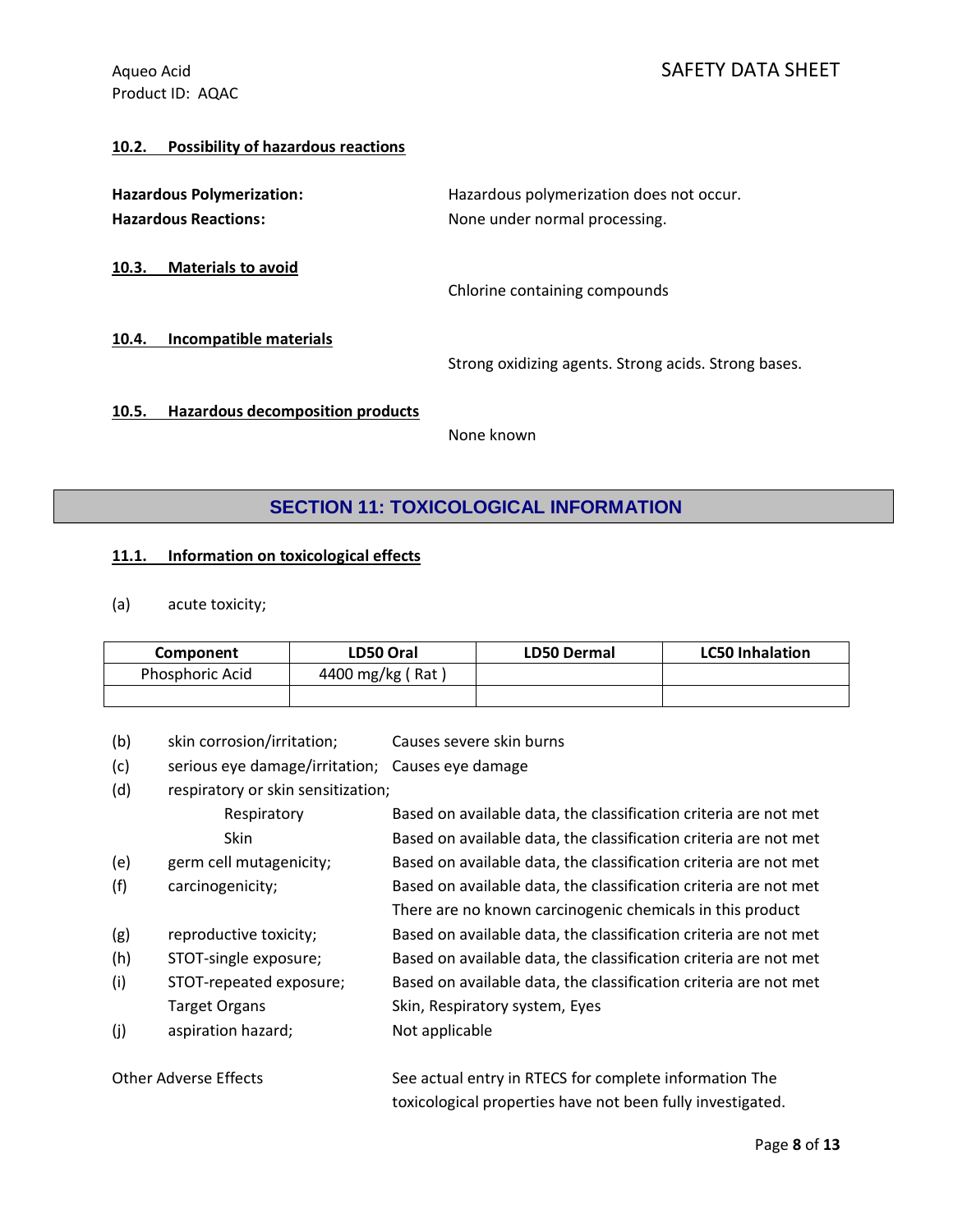Symptoms / effects, both acute and delayed No information available.

## **SECTION 12: ECOLOGICAL INFORMATION**

### **12.1. Toxicity**

Ecotoxicity effects

| <b>Component</b> | <b>Freshwater Fish</b>                                     | <b>Water Flea</b> | <b>Freshwater Algae</b> | <b>Microtox</b> |
|------------------|------------------------------------------------------------|-------------------|-------------------------|-----------------|
| Phosphoric Acid  | Fish (Pisces): LC50<br>$= 138$ mg/L/96h,<br>Pure Substance |                   |                         |                 |
|                  |                                                            |                   |                         |                 |

| <b>Persistence and degradability</b><br>12.2.<br><b>Persistence:</b> | Product is biodegradable<br>Soluble in water, Persistence is unlikely, based on<br>information available.                                                          |  |
|----------------------------------------------------------------------|--------------------------------------------------------------------------------------------------------------------------------------------------------------------|--|
| <b>Bioaccumulative potential</b><br>12.3.                            | Bioaccumulation is unlikely                                                                                                                                        |  |
| <b>Mobility in soil</b><br>12.4.                                     | The product is water soluble, and may spread in water<br>systems. Will likely be mobile in the environment due<br>to its water solubility. Highly mobile in soils. |  |
| <b>Results of PBT and vPvB assessment</b><br>12.5.                   | Substance is not considered persistent, bioaccumulative<br>And toxic (PBT) / very persistent and very<br>Bioaccumulative (vPvB).                                   |  |
| <b>Other adverse effects</b><br>12.6.                                |                                                                                                                                                                    |  |
| <b>Endocrine Disruptor Information</b>                               | This product does not contain any known or suspected<br>endocrine disruptors                                                                                       |  |
| Persistent Organic Pollutant                                         | This product does not contain any known or suspected<br>substance                                                                                                  |  |
| Ozone Depletion Potential                                            | This product does not contain any known or suspected<br>substance                                                                                                  |  |

### **SECTION 13: DISPOSAL CONSIDERATIONS**

### **13.1. Waste treatment methods**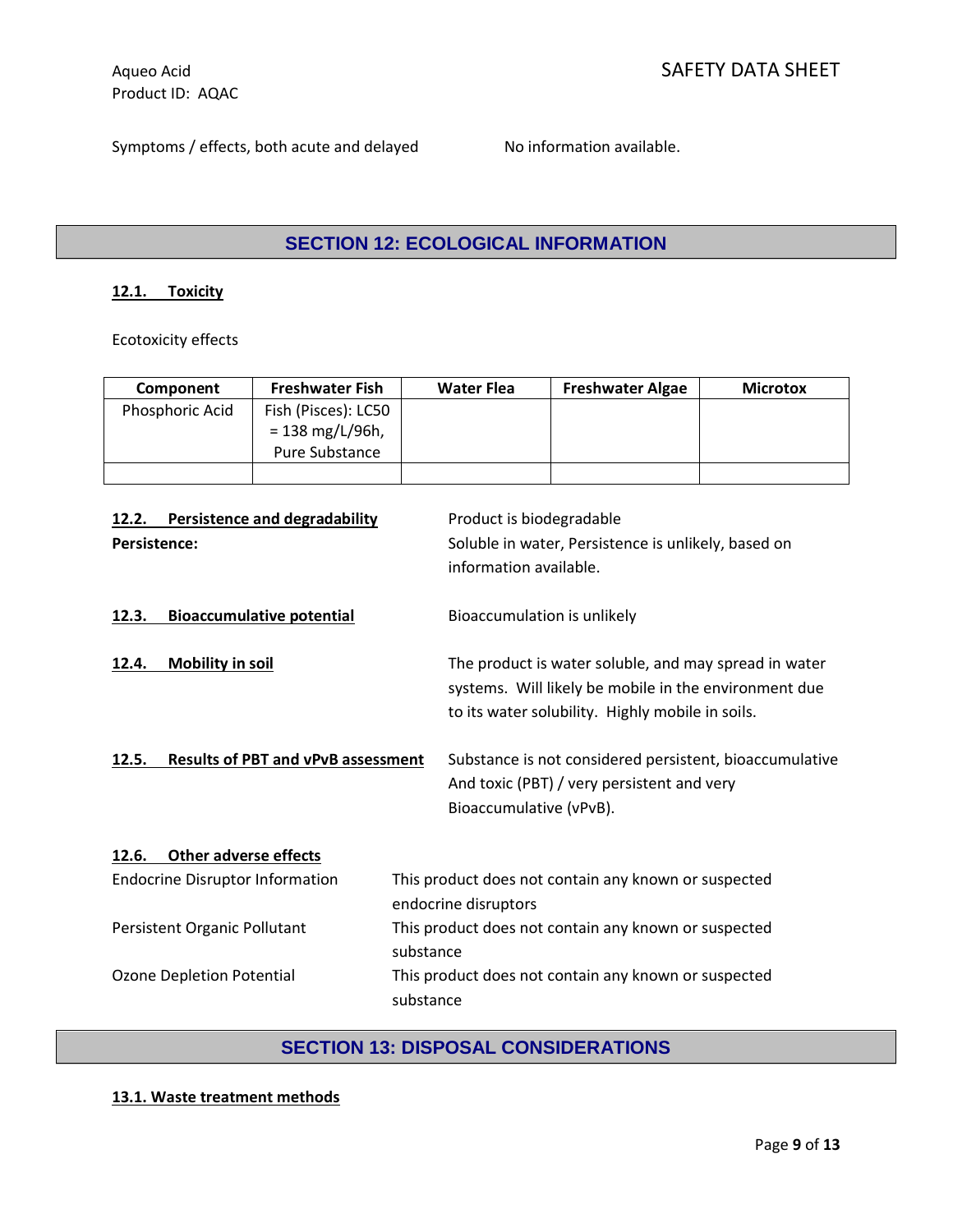Federal, state and local disposal laws and regulations will determine the proper waste disposal/recycling/reclamation/treatment procedure. Disposal requirements are dependent on the hazard classification and will vary by location and the type of disposal selected. All waste materials should be reviewed to determine the applicable hazards (testing may be necessary).

### **SECTION 14: TRANSPORT INFORMATION**

| 14.1. | UN number:                         | NA1760                                               |                              |  |
|-------|------------------------------------|------------------------------------------------------|------------------------------|--|
| 14.2. | Proper shipping name:              | COMPOUNDS, CLEANING LIQUID, (Phosphoric              |                              |  |
|       |                                    | Acid solution)                                       |                              |  |
| 14.3. | Transport hazard class(es):        | Class 8: Corrosive substances                        |                              |  |
| 14.4. | Packing group:                     | Ш                                                    |                              |  |
|       |                                    |                                                      |                              |  |
| 14.5. | <b>Environmental hazards</b>       | Environmentally Hazardous Substance/Marine Pollutant |                              |  |
|       |                                    |                                                      |                              |  |
| 14.6. | Special precautions for user       | EMS: F-A, S-B                                        | Tunnel Restriction Code: (E) |  |
| 14.7. | <b>Transport in bulk according</b> | Not applicable, packaged goods                       |                              |  |
|       | to Annex II of MARPOL73/78 and     |                                                      |                              |  |

### **SECTION 15: REGULATORY INFORMATION**

### **15.1. Safety, health and environmental regulations/legislation specific for the substance or mixture**

#### **US FEDERAL REGULATIONS:**

**TSCA:** In TSCA (Toxic Substances Control Act)

#### **SARA 311 and 312 HAZARD CATEGORIES:**

Immediate (Acute): Yes Delayed (Chronic): No Fire: No Reactivity: No Sudden Release of Pressure: No

#### **SARA SECTION 313 NOTIFICATION:**

This product does not contain toxic chemicals subject to the reporting requirements of Section 313 of Title III of the Superfund Amendments and Reauthorization Act of 1986 and 40 CFR Part 372.

### **CAA 602 OZONE DEPLETING SUBSTANCES (ODS):**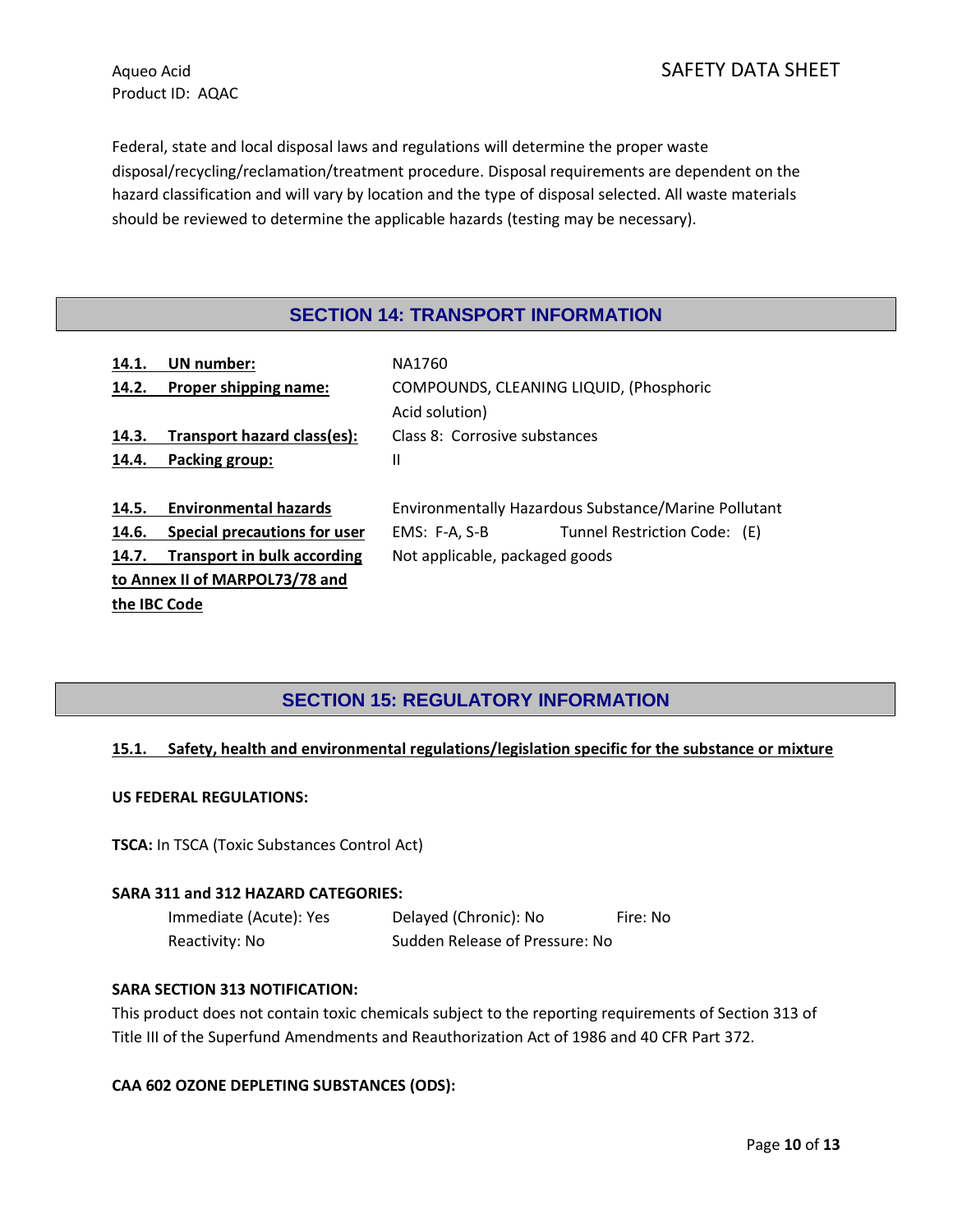This product neither contains nor is manufactured with an ozone depleting substance subject to the labeling requirements of the Clean Air Act Amendments 1990 and 40 CFR Part 82.

**VOLATILE ORGANIC COMPOUNDS (VOC):** Not Applicable.

**US STATE REGULATIONS:**

**VOLATILE ORGANIC COMPOUNDS (CARB):** Not Applicable.

| <b>CANADIAN REGULATIONS:</b> | N/A |
|------------------------------|-----|
| <b>DSL/NDSL:</b>             | N/A |
| <b>WHMIS CLASSIFICATION:</b> | N/A |

Take note of Control of Substances Hazardous to Health Regulations (COSHH) 2002 and 2005 Amendment.

Take note of Dir 94/33/EC on the protection of young people at work.

Take note of Directive 98/24/EC on the protection of the health and safety of workers from the risks related to chemical agents at work.

#### **15.2. Chemical safety assessment**

A Chemical Safety Assessment/Report (CSA/CSR) has not been completed.

### **SECTION 16: OTHER INFORMATION**

### **Full text of R-phrases referred to under sections 2 and 3**

R36 - Irritating to eyes

### **Full text of H-Statements referred to under sections 2 and 3**

H319 - Causes serious eye irritation

#### **Legend**

CAS - Chemical Abstracts Service

EINECS/ELINCS - European Inventory of Existing Commercial Chemical Substances/EU List of Notified Chemical Substances

PICCS - Philippines Inventory of Chemicals and Chemical Substances

IECSC - China Inventory of Existing Chemical Substances

KECL - Existing and Evaluated Chemical Substances

TSCA - United States Toxic Substances Control Act Section 8(b) Inventory DSL/NDSL - Canadian Domestic Substances List/Non-Domestic Substances List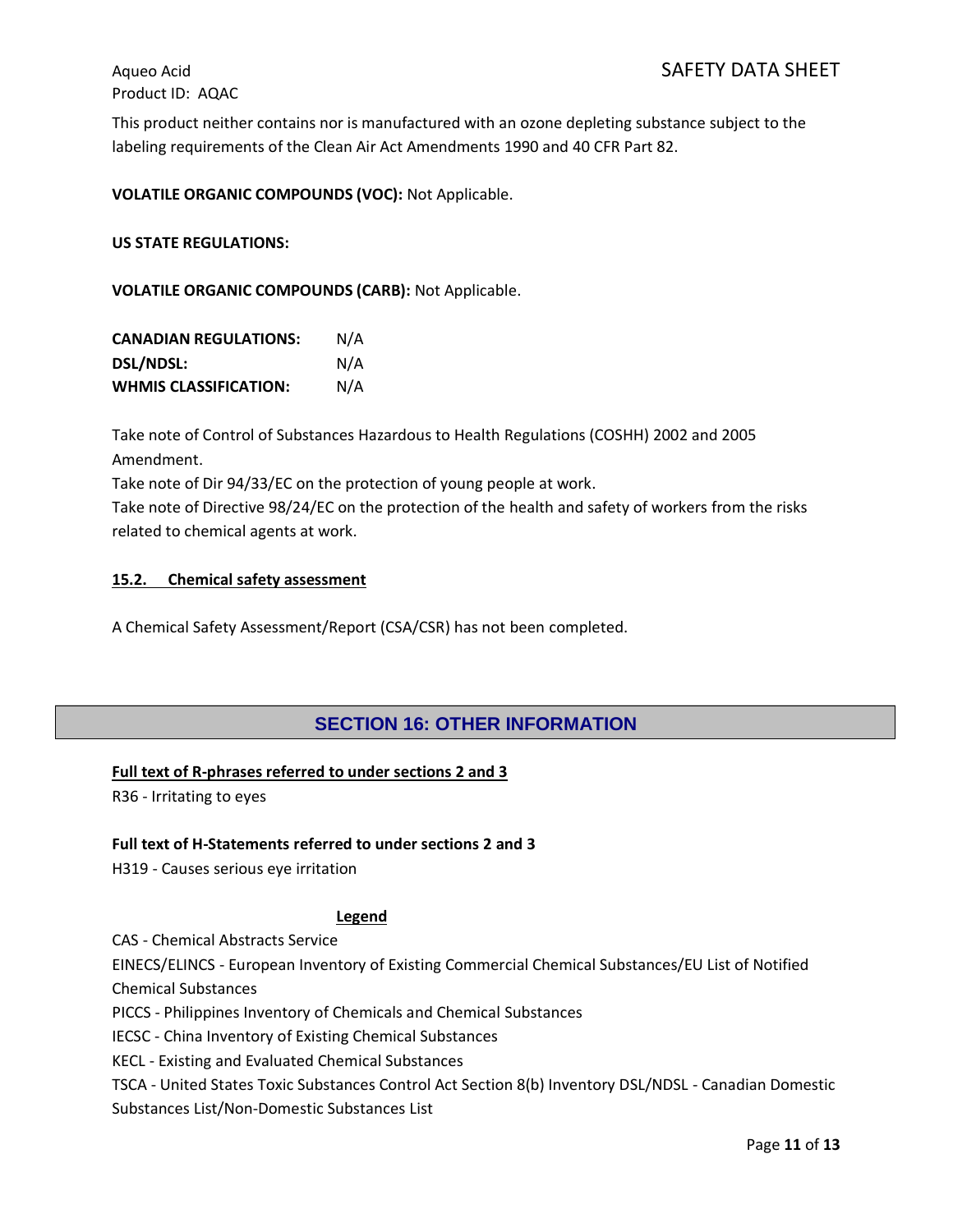### Aqueo Acid Acid SAFETY DATA SHEET

Product ID: AQAC

ENCS - Japan Existing and New Chemical Substances AICS - Australian Inventory of Chemical Substances

NZIoC - New Zealand Inventory of Chemicals

WEL - Workplace Exposure Limit

ACGIH - American Conference of Industrial Hygiene

DNEL - Derived No Effect Level

TWA - Time Weighted Average

IARC - International Agency for Research on Cancer

PNEC - Predicted No Effect Concentration

RPE - Respiratory Protective Equipment

LD50 - Lethal Dose 50%

LC50 - Lethal Concentration 50%

NOEC - No Observed Effect Concentration

PBT - Persistent, Bioaccumulative, Toxic

EC50 - Effective Concentration 50%

POW - Partition coefficient Octanol:Water

vPvB - very Persistent, very Bioaccumulative

ADR - European Agreement Concerning the International Carriage of Dangerous Goods by Road

IMO/IMDG - International Maritime Organization/International Maritime Dangerous Goods Code

ICAO/IATA - International Civil Aviation Organization/International Air Transport Association

MARPOL - International Convention for the Prevention of Pollution from Ships

OECD - Organisation for Economic Co-operation and Development ATE - Acute Toxicity Estimate BCF - Bioconcentration factor

VOC - Volatile Organic Compounds

### **Key literature references and sources for data**

Suppliers safety data sheet, Chemadvisor - LOLI, Merck index, **RTECS** 

### **Training Advice**

Chemical hazard awareness training, incorporating labelling, Safety Data Sheets (SDS), Personal Protective Equipment (PPE) and hygiene.

Use of personal protective equipment, covering appropriate selection, compatibility, breakthrough thresholds, care, maintenance, fit and standards.

First aid for chemical exposure, including the use of eye wash and safety showers.

The information in this Safety Data Sheet should be provided to all who use, handle, transport, or otherwise are exposed to this product. This information has been prepared for the guidance of plant engineering, operations, management and persons working with or handling this product. The